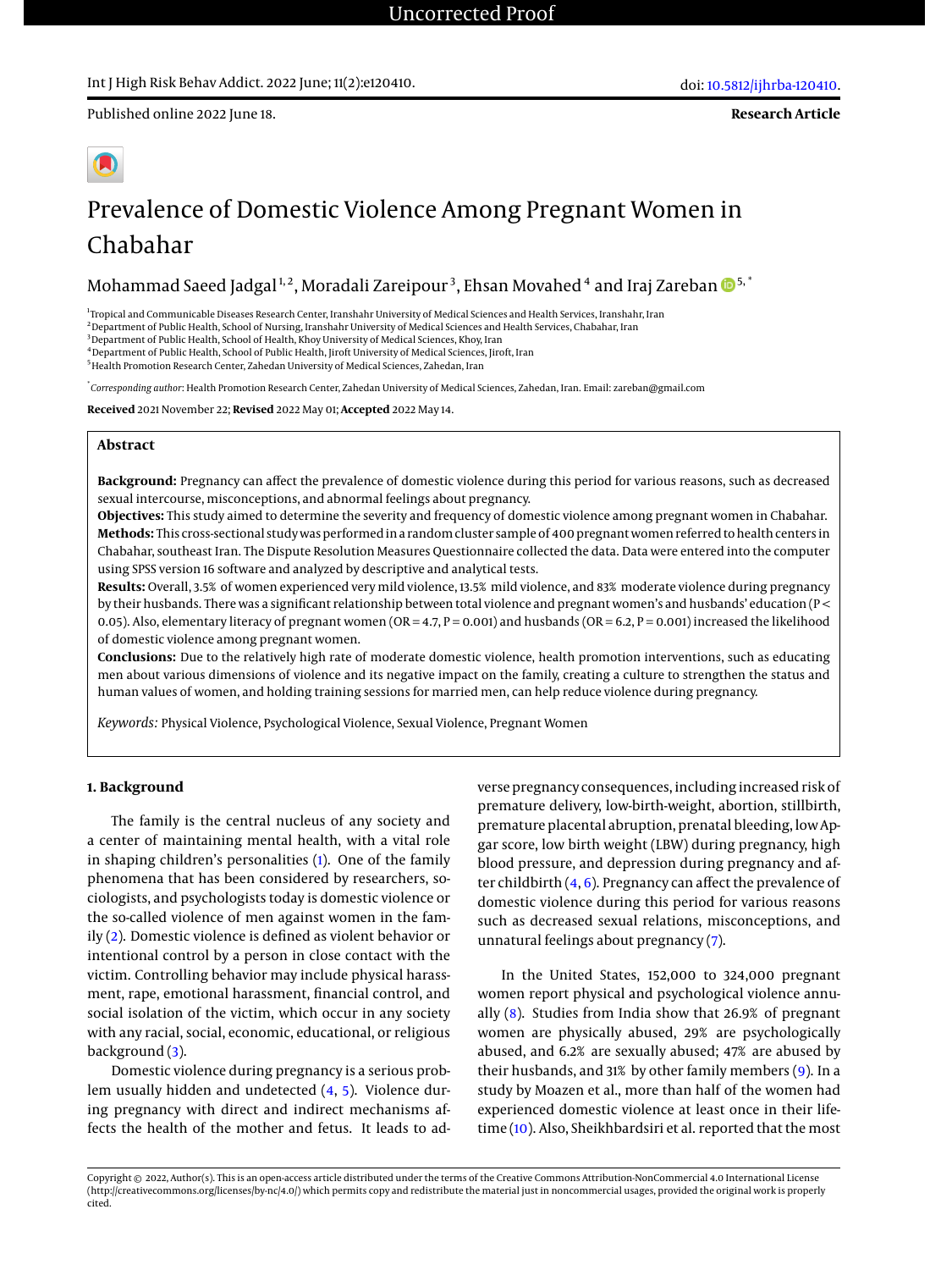common types of violence against women were psychological/verbal (58%), physical (29.25%), and sexual violence  $(10\%)$   $(11)$ .

In Sistan and Baluchestan province and Chabahar city, according to the traditional culture and belief in male ownership of women, low level of literacy, early marriage, polygamy, early and consanguineous marriages, and the taboo of separation and divorce, violence against women is far more widespread and common than can be assumed; so violence by men against spouses or fathers and brothers against daughters and sisters is sometimes considered de-sirable and necessary [\(12\)](#page-5-11).

#### **2. Objectives**

This study was conducted to determine the severity and frequency of domestic violence among pregnant women in Chabahar.

#### **3. Methods**

### *3.1. Study Design and Sampling*

This cross-sectional study was conducted among pregnant women referred to the comprehensive health service centers in Chabahar, Iran, in 2020. The inclusion criteria included Iranian pregnant women with good mental health (with no medical history). They were excluded from the study if they were addicted or smokers or were unwilling to continue cooperation.

Several studies have shown that the prevalence of domestic violence in different societies can vary significantly between 25% and 73%  $(10, 11, 13)$  $(10, 11, 13)$  $(10, 11, 13)$  $(10, 11, 13)$  $(10, 11, 13)$ . The present study used the lowest prevalence of 25% to determine the sample size. The sample size was calculated to be 350 people considering the accuracy of 0.05 and the confidence interval of 95%. The sample size was eventually increased to 400 people to improve accuracy. A random cluster sampling method was followed in which, first, the comprehensive health service centers of Chabahar city were listed. Then, among 20 active comprehensive health service centers, 12 health service centers were randomly chosen from different areas of the city. Sampling continued from Saturday to Thursday every week for three months to collect data.

#### *3.2. Data Collection Tool*

We used the Dispute Resolution Measures Scale, introduced by the World Health Organization, as a standard instrument to assess domestic violence [\(14\)](#page-5-13). The tool consisted of two parts. The first part consisted of five questions (job, husband's job, education, husband's education, and marriage duration). The second part consisted of 27

questions in three areas (psychological violence, physical violence, and sexual violence). Psychological violence had eight questions, physical violence had 12 questions, and sexual violence had seven questions. Each question had eight options, and the scores ranged from 0 to 7. The options' scores were as follows: "This has never happened" = 0, "It did not happen in the past year, but it has already happened" = 1, "It happened once in the last year" = 2, "It happened twice in the last year" = 3, "It happened 3-5 times in the past year" =  $4$ , "It happened  $6 - 10$  times in the past year" = 5, "It happened 11 - 20 times in the past year" = 6, and "It happened more than 20 times in the past year" = 7. We summed the scores obtained in each section to determine the severity of violence in each dimension; thus, the raw numbers were obtained and used in data analysis. Then, based on the obtained score, the subjects were divided into five groups: very mild, mild, moderate, severe, and very severe.

The present study questionnaire has been developed and validated by Khosravi et al. The validity of this questionnaire was determined using content validity by specialists. Cronbach's alpha coefficient determined its reliability on 29 participants ( $r = 0.9$ ); thus, it is assimilated into Iran's social and cultural conditions [\(15\)](#page-5-14). In the present study, Cronbach's alpha  $r = 0.87$  was obtained.

#### *3.3. Data Analysis*

The collected data were coded and entered into the computer using SPSS version 16 software. After ensuring the accuracy of the data entry, the analysis was performed by the same software. Percentage (frequency) was used to determine the severity and frequency of domestic violence. The ANOVA test determined the relationship between pregnant women's and husbands' education with various types of domestic violence. The *t* test determined the relationship between marriage duration and various kinds of domestic violence. Also, the logistic regression test was used to predict the role of pregnant women's and husbands' education in domestic violence. The significance level was considered  $P < 0.05$ .

# **4. Results**

According to data, 17.3% of pregnant women were employed, and 28.5% were illiterate [\(Table 1\)](#page-2-0).

Overall, 3.5% of women experienced very mild violence during pregnancy by their husbands, 13.5% mild violence, and 83% moderate violence [\(Table 2\)](#page-3-0).

The total violence mean scores in illiterate and academic pregnant women were 67.4  $\pm$  16.1 and 60.5  $\pm$  10.6, respectively. There was a significant relationship between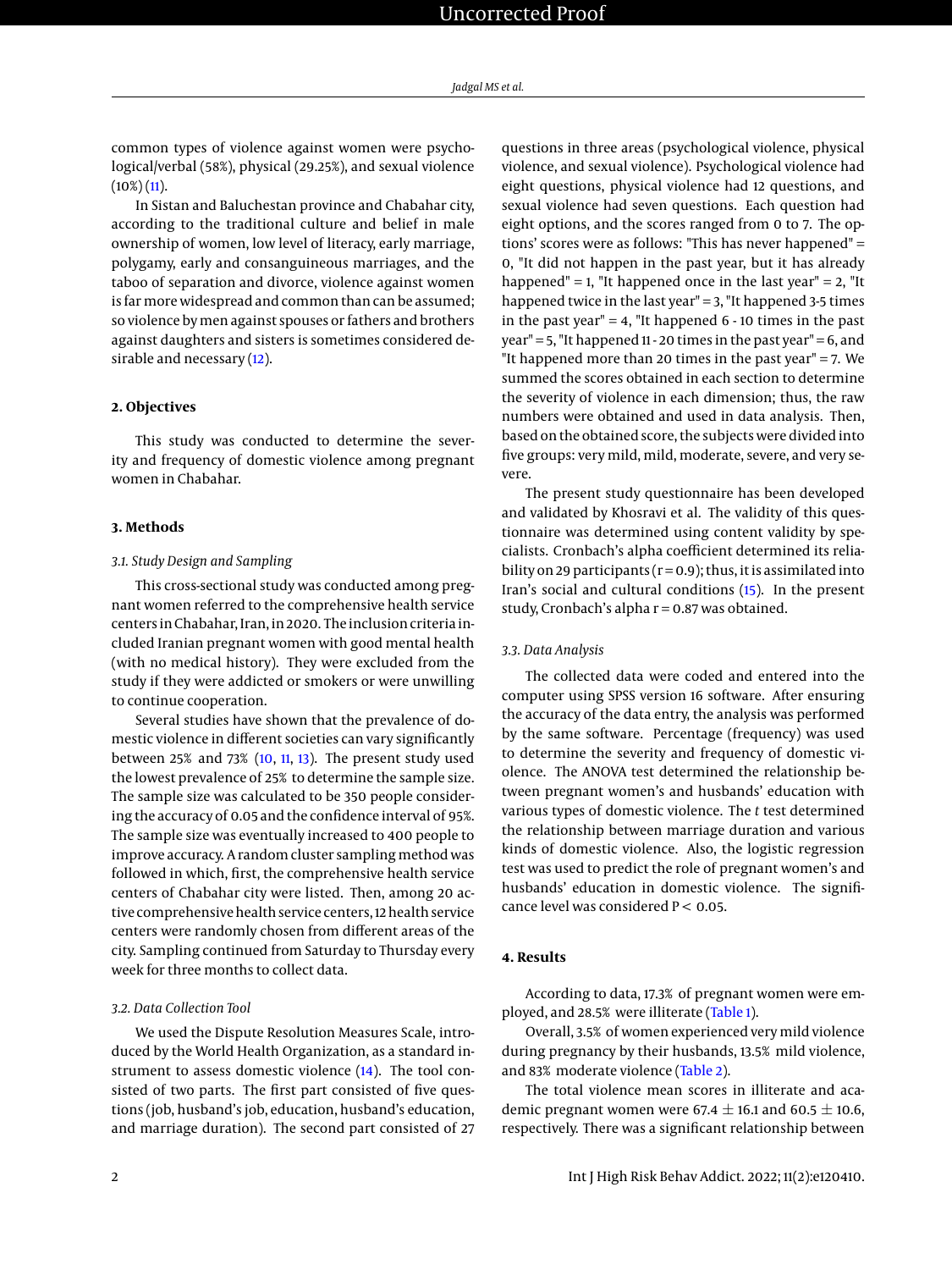| Jadgal MS et al. |
|------------------|
|------------------|

<span id="page-2-0"></span>

| Table 1. Demographic Information of Pregnant Women |            |  |  |
|----------------------------------------------------|------------|--|--|
| <b>Variables</b>                                   | $No. (\%)$ |  |  |
| Job                                                |            |  |  |
| Housewife                                          | 331 (82.7) |  |  |
| Employed                                           | 69 (17.3)  |  |  |
| Husband's job                                      |            |  |  |
| Unemployed                                         | 286 (71.5) |  |  |
| Employed                                           | 114(28.5)  |  |  |
| Education                                          |            |  |  |
| Illiterate                                         | 169(42.3)  |  |  |
| Elementary school                                  | 84 (21)    |  |  |
| Middle school                                      | 88(22)     |  |  |
| High school                                        | 34(8.5)    |  |  |
| Academic                                           | 25(6.2)    |  |  |
| <b>Husband's education</b>                         |            |  |  |
| Illiterate                                         | 59 (14.8)  |  |  |
| Elementary school                                  | 199 (49.8) |  |  |
| Middle school                                      | 62(15.4)   |  |  |
| High school                                        | 58 (14.5)  |  |  |
| Academic                                           | 22(5.5)    |  |  |

pregnant women's education and the type of domestic violence ( $P = 0.028$ ) [\(Table 3\)](#page-3-1).

The total violence mean scores among pregnant women whose husbands had elementary and high school education were 63.7  $\pm$  11.3 and 61.4  $\pm$  12.2, respectively. There was a significant relationship between the type of domestic violence and the husband's education ( $P =$ 0.000) [\(Table 4\)](#page-3-2).

The mean scores of total violence were 62.8  $\pm$  12.1 and 58.6  $\pm$  12.5 in participants with a marriage duration of fewer than five years and more than five years, respectively, and the relationship between these two variables was significant ( $P = 0.006$ ) [\(Table 5\)](#page-3-3).

The predictors of domestic violence among pregnant women were the women's education, husband's education, and marriage duration. Thus, the odds of domestic violence were 4.7 times higher in illiterate pregnant women than in women with an academic education ( $OR = 4.7$ ), which was statistically significant. The chance of domestic violence was 6.2 times higher in pregnant women whose husbands were illiterate than in other pregnant women  $(OR = 6.2)$  [\(Table 6\)](#page-4-0).

# **5. Discussion**

This study showed that a relatively high rate of women experienced moderate violence during pregnancy. The main reasons for men's violence against women are: Phenomenon of polygamy, early marriage, pre-arranged marriages, women's unemployment, economic dependence on husbands, low literacy, ignorance of women's legal rights. The findings of Parhizkar et al. [\(16\)](#page-5-15), Hajikhani et al.  $(17)$ , and Jamshidimanesh et al.  $(18)$  were similar to the results of the present study. In contrast, the results of the survey by Behnam et al. [\(19\)](#page-5-18), Bahri et al. [\(20\)](#page-5-19), and Naghizadeh et al. [\(21\)](#page-5-20) did not agree with the results of the present study. Differences in the prevalence of violence among women have been reported, which can be due to research methods, literacy level, sampling type, cultural differences, and the tendency of the respondents to disclose their experiences of domestic violence during pregnancy as part of their private life [\(19\)](#page-5-18). Some studies suggest that in some cultures, pregnancy is a period in which a woman is more supported by others, including her husband, and therefore the violence rate is reduced  $(20)$ . Conversely, some theories suggest that because the perpetrator is always in a position of power and control, they may feel that they have less control over the pregnant woman during pregnancy. Also, most women pay attention to their fetus during pregnancy, which makes men jealous, and this jealousy is likely to increase the risk of violence [\(22\)](#page-5-21). The studies conducted on non-pregnant women also indicate a high prevalence of domestic violence, including the study of Derakhshanpour et al. [\(23\)](#page-6-0), Delkhosh et al. [\(24\)](#page-6-1), and Vaseai et al [\(25\)](#page-6-2). It does not seem to be the case that in some cultures, pregnancy is a protective factor against domestic violence.

In the present study, psychological violence was more prevalent than other types of domestic violence among pregnant women. Psychological violence among pregnant women predisposes them to low self-esteem, depression, and anxiety [\(26\)](#page-6-3). Women under psychological violence are 3.5 times more likely to fall into the trap of addiction than women without violence [\(26\)](#page-6-3). According to World Bank studies, mental health problems are the significant cause of years of life lost (YLL) and account for 10.5% of disabilities. This figure is comparable to the incidence of cancer, cardiovascular and cerebral diseases [\(27\)](#page-6-4). Given the status of women and the dominance of patriarchal culture in which the woman is a weak being, in the absence of the father, the eldest son of the family takes care of the family, and the women are entirely obedient and under the husband command after marriage. Therefore, according to social learning theory, women who have witnessed parental violence in their family or been abused by their parents are more likely to accept violence, including psychological vi-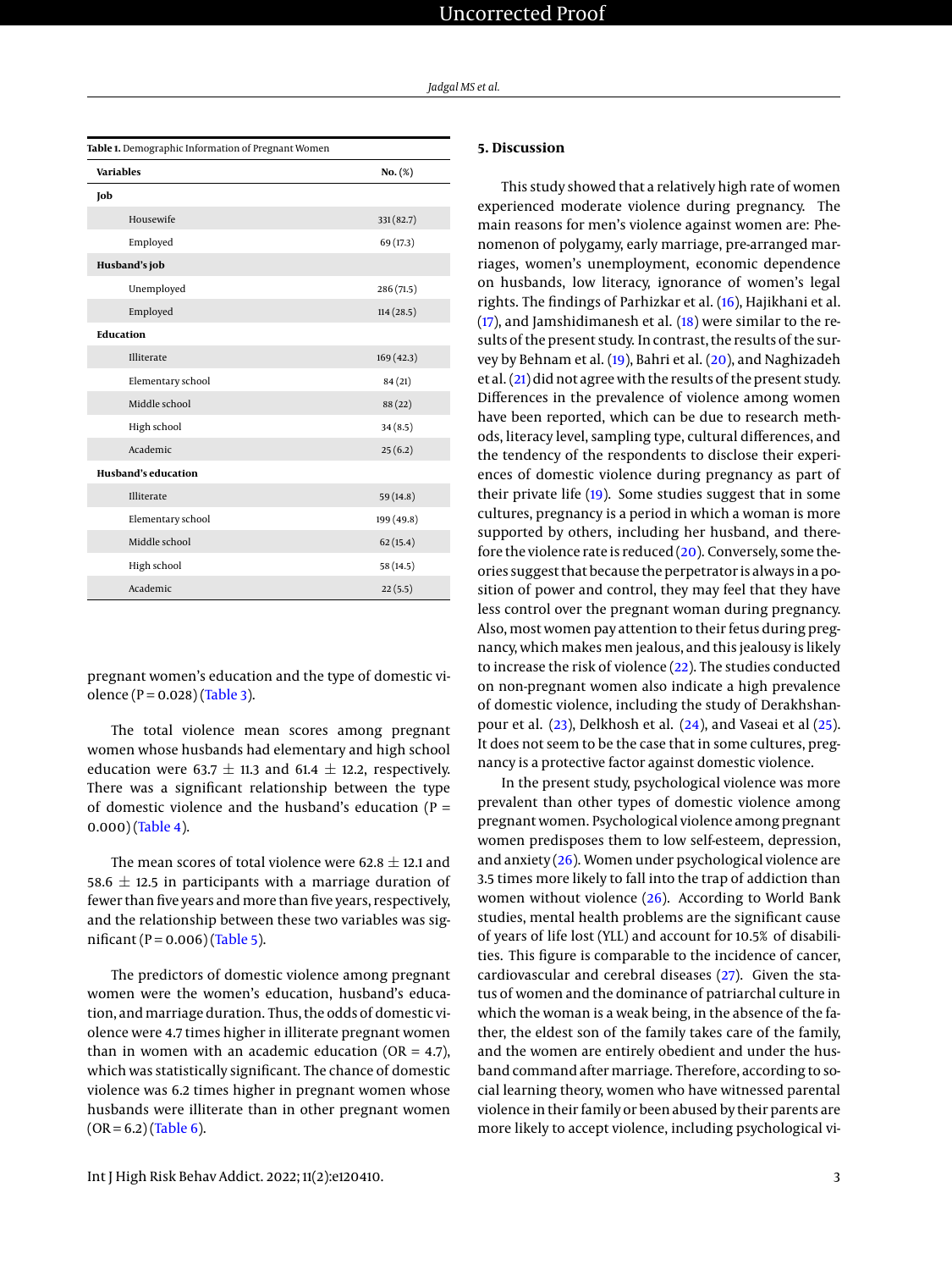*Jadgal MS et al.*

<span id="page-3-0"></span>

| Table 2. Frequency and Severity of Domestic Violence <sup>a</sup> |                  |           |           |               |                    |  |
|-------------------------------------------------------------------|------------------|-----------|-----------|---------------|--------------------|--|
| <b>Violence Types</b>                                             |                  | Severity  |           |               |                    |  |
|                                                                   | <b>Very Mild</b> | Mild      | Moderate  | <b>Severe</b> | <b>Very Severe</b> |  |
| Physical                                                          | 20(5.0)          | 211(52.8) | 167(41.7) | 2(0.5)        | 0(0)               |  |
| Psychological                                                     | 12(3.0)          | 161(40.2) | 227(56.8) | 0(0)          | 0(0)               |  |
| Sexual                                                            | 266(66.4)        | 131(32.8) | 3(0.8)    | 0(0)          | 0(0)               |  |
| <b>Total</b>                                                      | 14(3.5)          | 54(13.5)  | 332(83.0) | 0(0)          | 0(0)               |  |
| $2 - 1$                                                           |                  |           |           |               |                    |  |

a Values are expressed as No. (%).

<span id="page-3-1"></span>

| Table 3. Relationship Between Pregnant Women's Education and Type of Domestic Violence |                 |                               |               |                       |  |
|----------------------------------------------------------------------------------------|-----------------|-------------------------------|---------------|-----------------------|--|
| <b>Type of Violence/Education</b>                                                      |                 | Mean $\pm$ Standard Deviation |               |                       |  |
|                                                                                        | Physical        | Physiological                 | Sexual        | <b>Total Violence</b> |  |
| <b>Illiterate</b>                                                                      | $35.0 \pm 10.1$ | $23.3 \pm 5.7$                | $9.1 \pm 5.4$ | $67.4 \pm 16.1$       |  |
| Elementary school                                                                      | $31.6 \pm 9.2$  | $22.7 \pm 6.2$                | $6.7 \pm 4.8$ | $61.1 \pm 12.9$       |  |
| Middle school                                                                          | $30.6 \pm 6.7$  | $24.2 \pm 4.9$                | $8.7 \pm 5.9$ | $63.6 \pm 9.8$        |  |
| <b>High school</b>                                                                     | $30.9 \pm 8.4$  | $22.4 \pm 5.7$                | $7.1 \pm 4.7$ | $60.4 \pm 12.0$       |  |
| Academic                                                                               | $30.8 \pm 8.9$  | $23.4 \pm 5.2$                | $6.3 \pm 4.1$ | $60.5 \pm 10.6$       |  |
| <b>ANOVA</b>                                                                           | 0.141           | 0.246                         | 0.009         | 0.028                 |  |

<span id="page-3-2"></span>**Table 4.** Relationship Between Husband's Education and Type of Domestic Violence

| <b>Type of Violence/Education</b> | Mean $+$ Standard Deviation |                |               |                       |
|-----------------------------------|-----------------------------|----------------|---------------|-----------------------|
|                                   | Physical                    | Physiological  | Sexual        | <b>Total Violence</b> |
| <b>Illiterate</b>                 | $34.1 \pm 6.4$              | $23.7 \pm 5.5$ | $7.1 \pm 4.2$ | $65.1 \pm 9.3$        |
| Elementary school                 | $32.8 \pm 8.1$              | $23.2 \pm 5.5$ | $6.6 \pm 5.1$ | $63.7 \pm 11.3$       |
| Middle school                     | $30.1 \pm 8.6$              | $22.3 \pm 7.6$ | $6.5 \pm 5.1$ | $55.8 \pm 16.7$       |
| <b>High school</b>                | $27.1 \pm 11.2$             | $22.7 \pm 5.1$ | $8.5 \pm 6.1$ | $61.4 \pm 12.2$       |
| Academic                          | $28.6 \pm 5.4$              | $22.6 \pm 4.2$ | $5.5 \pm 4.7$ | $56.9 \pm 7.6$        |
| <b>ANOVA</b>                      | 0.000                       | 0.700          | 0.087         | 0.000                 |

<span id="page-3-3"></span>**Table 5.** Relationship Between Duration of Marriage and Type of Domestic Violence

| <b>Type of Violence/Education</b> | Mean $\pm$ Standard Deviation |                |               |                       |  |
|-----------------------------------|-------------------------------|----------------|---------------|-----------------------|--|
|                                   | Physical                      | Psychological  | Sexual        | <b>Total Violence</b> |  |
| Fewer than 5 years                | $31.7 \pm 8.7$                | $23.4 \pm 5.7$ | $7.6 \pm 5.1$ | $62.8 \pm 12.1$       |  |
| More than 5 years                 | $30.1 \pm 8.4$                | $21.9 \pm 5.5$ | $6.5 \pm 5.4$ | $58.6 \pm 12.5$       |  |
| <b>T-test</b>                     | 0.150                         | 0.033          | 0.086         | 0.006                 |  |

olence from their husbands [\(12\)](#page-5-11). Also, mental health services and programs are integrated into the health care system, and even at an environmental level of health services (health houses), health workers provide such services to the covered population. But many abused women refuse to go to such centers for fear of losing their reputation and being aware of patriarchal reactions. An essential way to prevent this social and health problem in the long term

is to teach life skills, especially by emphasizing communication and education. Life skills training, increasing the level of couples' communication skills, and providing appropriate social support, especially in early life, are effective strategies for reducing the damage caused by psychological violence against pregnant women in the family. Derakhshanpour et al. [\(23\)](#page-6-0), Bifftu et al. [\(28\)](#page-6-5), and Sinha et al. [\(29\)](#page-6-6) reported that the most common type of domestic vi-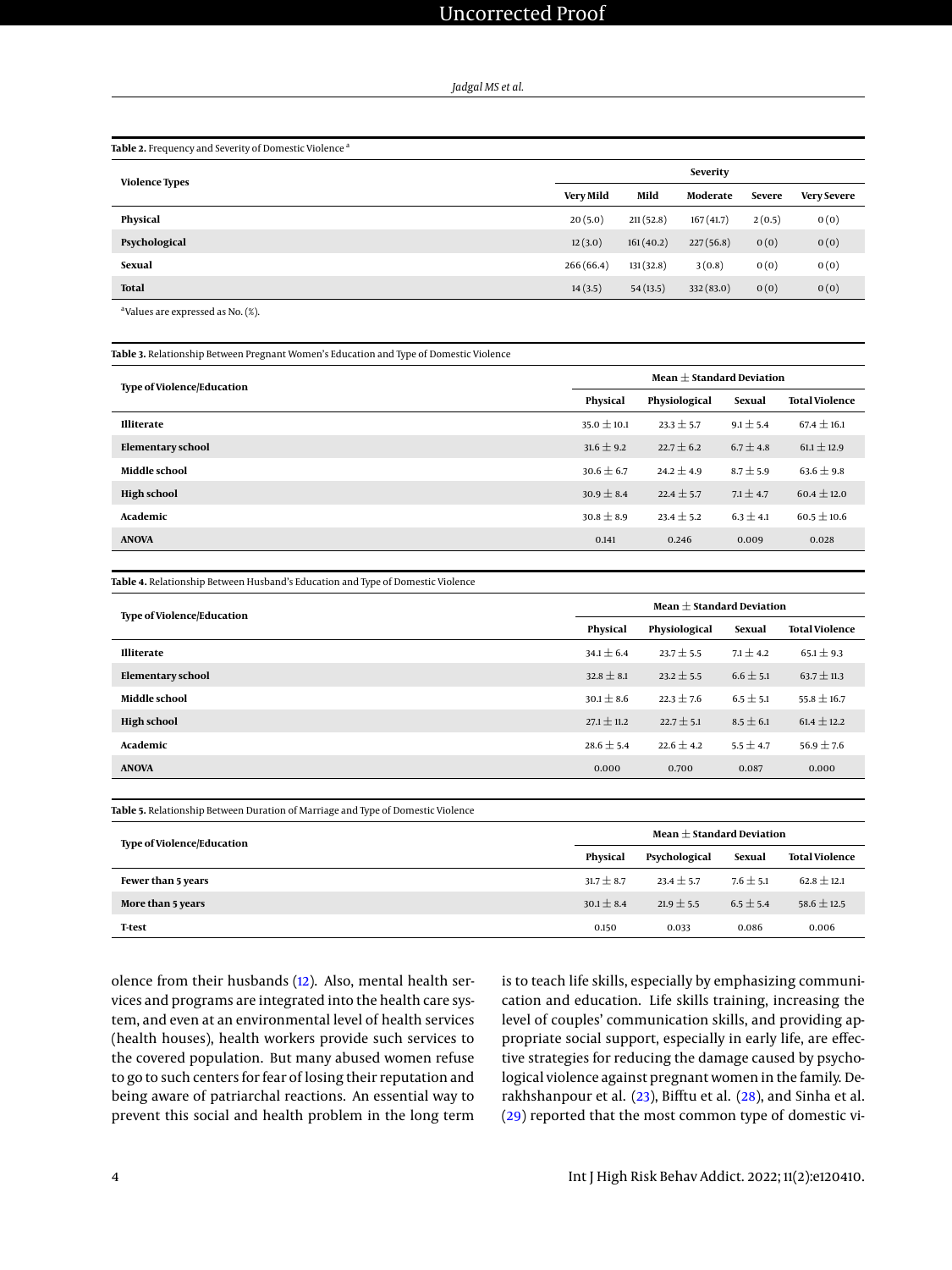<span id="page-4-0"></span>

| Table 6. Predictors of Domestic Violence Using Logistic Regression Test |                                   |                          |                 |                          |
|-------------------------------------------------------------------------|-----------------------------------|--------------------------|-----------------|--------------------------|
| <b>Independent Variables</b>                                            | <b>ß</b> (Regression Coefficient) | S.E.                     | OR (Odds Ratio) | P-Value                  |
| Women's education                                                       |                                   |                          |                 |                          |
| Academic                                                                | $\overline{\phantom{a}}$          | $\overline{\phantom{a}}$ | $\mathbf{1}$    | $\overline{\phantom{a}}$ |
| High school                                                             | 0.49                              | 0.51                     | 1.1             | 0.41                     |
| Middle school                                                           | 0.53                              | 0.59                     | 1.7             | 0.37                     |
| Elementary                                                              | 1.54                              | 0.81                     | 3.8             | 0.001                    |
| Illiterate                                                              | 1.70                              | 0.87                     | 4.7             | 0.001                    |
| <b>Husband's education</b>                                              |                                   |                          |                 |                          |
| Academic                                                                | ٠                                 | $\overline{\phantom{a}}$ | $\mathbf{1}$    | $\overline{a}$           |
| High school                                                             | $-0.031$                          | 0.64                     | 0.97            | 0.96                     |
| Middle school                                                           | $-0.83$                           | 0.61                     | 0.43            | 0.17                     |
| Elementary                                                              | 0.53                              | 0.59                     | 1.7             | 0.03                     |
| Illiterate                                                              | 1.8                               | 0.91                     | 6.2             | 0.001                    |

olence was psychological violence, which is similar to the results of the present study.

Concerning factors related to violence, we found a significant relationship between the pregnant women's and husbands' education and total violence, and the average score of violence increased with decreasing literacy levels. Obviously, with the increase in education, the level of conflicts and disputes decreases [\(30\)](#page-6-7). In the study of Parhizkar et al. [\(16\)](#page-5-15) and Behnam et al. [\(19\)](#page-5-18), the difference between the types of domestic violence and the education of mothers participating in the study was significant, so with increasing the education of the mother, domestic violence decreased. In the study of Fekadu et al. [\(31\)](#page-6-8), the level of education of the husband was significantly related to psychological and physical violence by the husband, so among the husbands whose level of education was middle school or less, the most reported harassment was psychological and physical, and with the increase of male literacy, its intensity decreases. Shrestha et al. [\(32\)](#page-6-9) also showed that a high level of male education protects women from violence. This may be because educated people are more aware of the rights and status of women in the family than illiterate people. Other studies have shown that higher education among males reduces spousal violence. For exam-ple, research by Aghakhani et al. [\(33\)](#page-6-10) confirms that a couple's low education is associated with a high percentage of spousal violence, which is similar to the present study's findings.

Other findings of the present study showed that violence was much less among pregnant women who had been married for more than five years than among pregnant women who had been married for less than five years. Behnam et al. [\(19\)](#page-5-18) and Sadeghi et al. [\(34\)](#page-6-11) showed similar findings. With the increase in marriage duration, violence decreased, most likely due to the rise in experience and awareness in establishing communication and how to resolve conflicts and disputes.

# *5.1. Conclusions*

Due to the relatively high rate of moderate domestic violence, health promotion interventions such as educating men about various dimensions of violence and its negative impact on the family, creating a culture to strengthen the status and human values of women, and holding training sessions for married men can help reduce this violence during pregnancy. In addition, with increasing literacy levels, the overall score on domestic violence decreased significantly. In explaining the relationship between these variables, it may be said that higher education opens the way to prosperity for family members. By becoming aware of dealing with conflicts in close relationships, educated families downplay domestic violence and take reasonable steps when confronting external or internal barriers.

## *5.2. Limitations*

One of the limitations of the present study was the reluctance to expose domestic violence and the inaccuracy of pregnant women in answering the questionnaire's questions, the control of which was beyond the authority of the researcher. Also, due to the lack of necessary facilities and workforce, it was impossible to investigate violence's effect on pregnancy outcomes. It is recommended to organize training classes for men during marriage and design interventional studies to compare the severity and frequency of domestic violence between the two groups.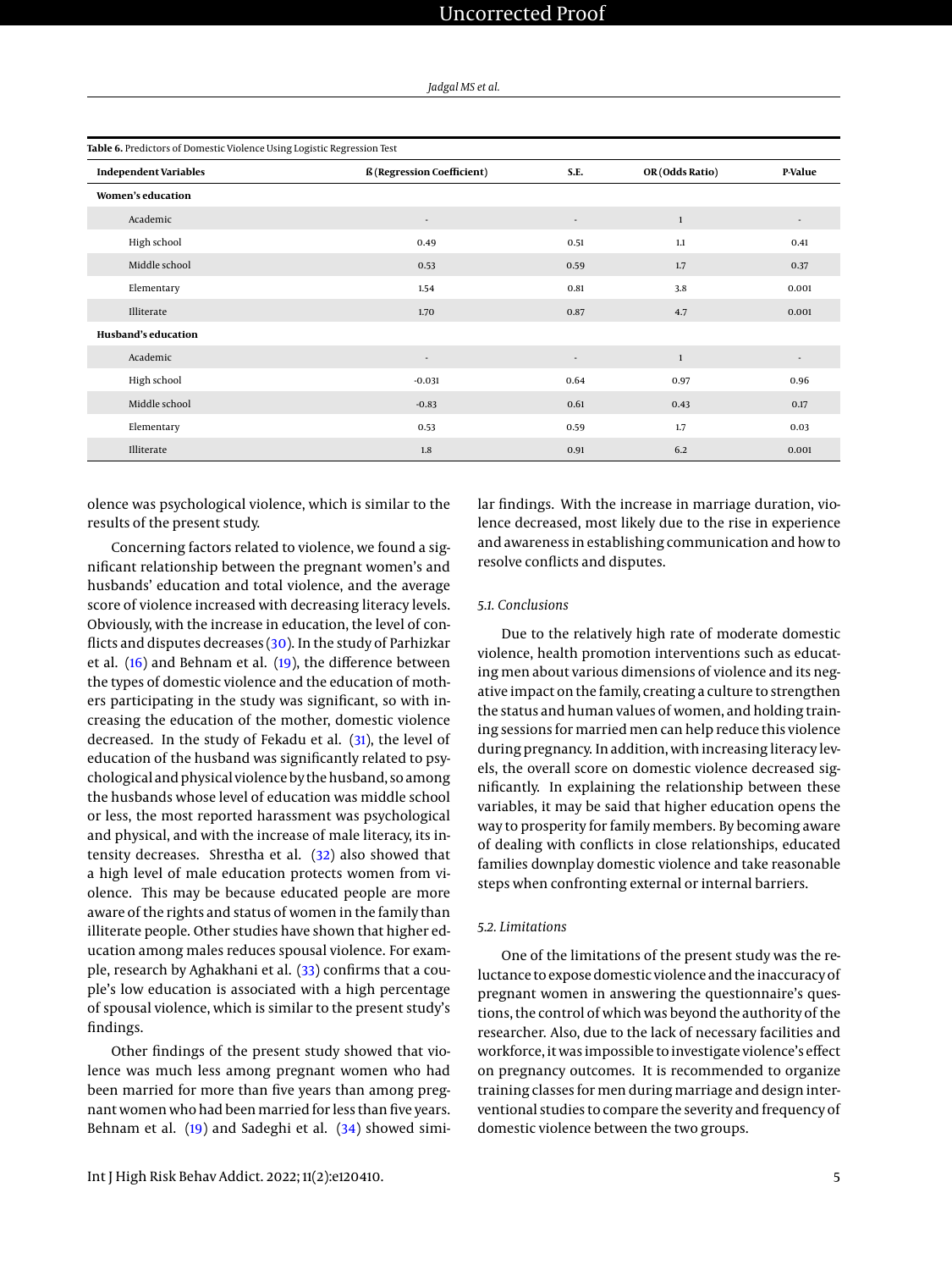# **Acknowledgments**

This study was conducted as a research project at the Iranshahr University of Medical Sciences and Health Services. The authors are deeply thankful to all participants who cooperated in this research.

#### **Footnotes**

**Authors' Contribution:** MS. J. developed the original idea and gathered data. MA. Z. contributed to developing the manuscript. E. M. wrote the manuscript. I. Z. analyzed the data.

**Conflict of Interests:** The authors declare no conflict of interest.

**Data Reproducibility:** The authors did not declare it.

**Ethical Approval:** The Research Ethics Committee of Iranshahr University of Medical Sciences approved this study (code: IR.IRSHUMS.REC.1398.010). Link: ethics.research.ac.ir/PortalProposalList.php?code =IR.IRSHUMS.REC.1398.010.

**Funding/Support:** There were no financial support/funds for the study.

**Informed Consent:** Before sampling, the participants were briefed about the study's purpose. Furthermore, the participants were asked to sign written informed consent forms to cooperate in the research.

### **References**

- <span id="page-5-0"></span>1. Gulati G, Kelly BD. Domestic violence against women and the COVID-19 pandemic: What is the role of psychiatry? *Int J Law Psychiatry*. 2020;**71**:101594. doi: [10.1016/j.ijlp.2020.101594.](http://dx.doi.org/10.1016/j.ijlp.2020.101594) [PubMed: [32768101\]](http://www.ncbi.nlm.nih.gov/pubmed/32768101). [PubMed Central: [PMC7264022\]](https://www.ncbi.nlm.nih.gov/pmc/articles/PMC7264022).
- <span id="page-5-1"></span>2. Aolymat I. A Cross-Sectional Study of the Impact of COVID-19 on Domestic Violence, Menstruation, Genital Tract Health, and Contraception Use amongWomen in Jordan. *Am J Trop Med Hyg*. 2020;**104**(2):519– 25. doi: [10.4269/ajtmh.20-1269.](http://dx.doi.org/10.4269/ajtmh.20-1269) [PubMed: [33377449\]](http://www.ncbi.nlm.nih.gov/pubmed/33377449). [PubMed Central: [PMC7866327\]](https://www.ncbi.nlm.nih.gov/pmc/articles/PMC7866327).
- <span id="page-5-2"></span>3. Sarayloo KH, Mirzaei Najmabadi KH, Ranjbar F, Behboodi Moghadam Z. [Prevalence and risk factors for domestic violence against pregnant women]. *Iran J Nurs*. 2017;**29**(104):28–35. Persian.
- <span id="page-5-3"></span>4. Willie TC, Olavarrieta CD, Scolese A, Campos P, Falb KL, Gupta J. Intimate partner violence and reproductive coercion against a clinic-based sample of low-income women in Mexico City: A latent class analysis. *Int J Gynaecol Obstet*. 2020;**150**(3):412–4. doi: [10.1002/ijgo.13139.](http://dx.doi.org/10.1002/ijgo.13139) [PubMed: [32134500\]](http://www.ncbi.nlm.nih.gov/pubmed/32134500). [PubMed Central: [PMC7520941\]](https://www.ncbi.nlm.nih.gov/pmc/articles/PMC7520941).
- <span id="page-5-4"></span>5. Didehvar M, Zareban I, Jalili Z, Bakhshani NM, Shahrakipoor M, Balouchi A. The Effect of Stress Management Training through PRECEDE-PROCEED Model on Occupational Stress among Nurses and Midwives at Iran Hospital, Iranshahr. *J Clin Diagn Res*. 2016;**10**(10):LC01–5. doi: [10.7860/JCDR/2016/22569.8674.](http://dx.doi.org/10.7860/JCDR/2016/22569.8674) [PubMed: [27891358\]](http://www.ncbi.nlm.nih.gov/pubmed/27891358). [PubMed Central: [PMC5121696\]](https://www.ncbi.nlm.nih.gov/pmc/articles/PMC5121696).
- <span id="page-5-5"></span>6. Berhanie E, Gebregziabher D, Berihu H, Gerezgiher A, Kidane G. Intimate partner violence during pregnancy and adverse birth outcomes: a case-control study. *Reprod Health*. 2019;**16**(1):22. doi:

[10.1186/s12978-019-0670-4.](http://dx.doi.org/10.1186/s12978-019-0670-4) [PubMed: [30803448\]](http://www.ncbi.nlm.nih.gov/pubmed/30803448). [PubMed Central: [PMC6388467\]](https://www.ncbi.nlm.nih.gov/pmc/articles/PMC6388467).

- <span id="page-5-6"></span>7. Antoniou E, Iatrakis G. Domestic Violence During Pregnancy in Greece. *Int J Environ Res Public Health*. 2019;**16**(21). doi: [10.3390/ijerph16214222.](http://dx.doi.org/10.3390/ijerph16214222) [PubMed: [31683512\]](http://www.ncbi.nlm.nih.gov/pubmed/31683512). [PubMed Central: [PMC6861981\]](https://www.ncbi.nlm.nih.gov/pmc/articles/PMC6861981).
- <span id="page-5-7"></span>8. Howard LM, Oram S, Galley H, Trevillion K, Feder G. Domestic violence and perinatal mental disorders: a systematic review and meta-analysis. *PLoS Med*. 2013;**10**(5). e1001452. doi: [10.1371/journal.pmed.1001452.](http://dx.doi.org/10.1371/journal.pmed.1001452) [PubMed: [23723741\]](http://www.ncbi.nlm.nih.gov/pubmed/23723741). [PubMed Central: [PMC3665851\]](https://www.ncbi.nlm.nih.gov/pmc/articles/PMC3665851).
- <span id="page-5-8"></span>9. Sarkar NN. The cause and consequence of domestic violence on pregnant women in India. *J Obstet Gynaecol*. 2013;**33**(3):250–3. doi: [10.3109/01443615.2012.747493.](http://dx.doi.org/10.3109/01443615.2012.747493) [PubMed: [23550851\]](http://www.ncbi.nlm.nih.gov/pubmed/23550851).
- <span id="page-5-9"></span>10. Moazen B, Salehi A, Soroush M, Molavi Vardanjani H, Zarrinhaghighi A. Domestic violence against women in Shiraz, South-western Iran. *J Inj Violence Res*. 2019;**11**(2):243–54.
- <span id="page-5-10"></span>11. Sheikhbardsiri H, Raeisi A, Khademipour G. Domestic Violence Against Women Working in Four Educational Hospitals in Iran. *J Interpers Violence*. 2020;**35**(21-22):5107–21. doi: [10.1177/0886260517719539.](http://dx.doi.org/10.1177/0886260517719539) [PubMed: [29294832\]](http://www.ncbi.nlm.nih.gov/pubmed/29294832).
- <span id="page-5-11"></span>12. Moazzemi S. [The criminology of domestic violence and spousal murder in sistan and baluchestan]. *Woman Dev Polit*. 2004;**2**(2):39–53. Persian.
- <span id="page-5-12"></span>13. Nyberg E, Stieglitz RD, Flury M, Riecher-Rossler A. [Domestic violence against women of a crisis intervention population - forms of violence and risk factors]. *Fortschr Neurol Psychiatr*. 2013;**81**(6):331–6. German. doi: [10.1055/s-0033-1335364.](http://dx.doi.org/10.1055/s-0033-1335364) [PubMed: [23775166\]](http://www.ncbi.nlm.nih.gov/pubmed/23775166).
- <span id="page-5-13"></span>14. Nunez-Rivas HP, Monge-Rojas R, Grios-Davila C, Elizondo-Urena AM, Rojas-Chavarria A. [Physical, psychological, emotional, and sexual violence during pregnancy as a reproductive-risk predictor of low birthweight in Costa Rica]. *Rev Panam Salud Publica*. 2003;**14**(2):75–83. Spanish. doi: [10.1590/s1020-49892003000700001.](http://dx.doi.org/10.1590/s1020-49892003000700001) [PubMed: [14577929\]](http://www.ncbi.nlm.nih.gov/pubmed/14577929).
- <span id="page-5-14"></span>15. Khosravi F, Hasheminasab L, Abd Elahi M. [Study of the incidence and outcomes of domestic violence among pregnant women referring to childbirth unit of sanandaj hospitals]. *J Urmia Univ Med Sci*. 2008;**19**(1):8–14. Persian.
- <span id="page-5-15"></span>16. Parhizkar A. [Study of the relationship between domestic violence and pregnancy outcomes in mothers referring to Sanandaj comprehensive health centers in 2015-2016]. *S J Nursing, Midwifery Paramedical Faculty*. 2017;**2**(4):33–44. Persian. doi: [10.29252/sjnmp.2.4.33.](http://dx.doi.org/10.29252/sjnmp.2.4.33)
- <span id="page-5-16"></span>17. Hajikhani Golchin NA, Hamzehgardeshi Z, Hamzehgardeshi L, Shirzad Ahoodashti M. Sociodemographic characteristics of pregnant women exposed to domestic violence during pregnancy in an Iranian setting. *Iran Red Crescent Med J*. 2014;**16**(4). e11989. doi: [10.5812/ircmj.11989.](http://dx.doi.org/10.5812/ircmj.11989) [PubMed: [24910784\]](http://www.ncbi.nlm.nih.gov/pubmed/24910784). [PubMed Central: [PMC4028757\]](https://www.ncbi.nlm.nih.gov/pmc/articles/PMC4028757).
- <span id="page-5-17"></span>18. Jamshidimanesh M, Soleymani M, Ebrahimi E, Hosseini F. Domestic violence against pregnant women in iran. *J Family Reprod Health*. 2013;**7**(1):7–10. [PubMed: [24971096\]](http://www.ncbi.nlm.nih.gov/pubmed/24971096). [PubMed Central: [PMC4064743\]](https://www.ncbi.nlm.nih.gov/pmc/articles/PMC4064743).
- <span id="page-5-18"></span>19. Behnam HR, Moghadam Hoseini V, Soltanifar A. Domestic violence against the Iranian pregnant women. *Intern Med Today*. 2008;**14**(2):70– 6.
- <span id="page-5-19"></span>20. Baheri B, Ziaie M, Zeighami Mohammadi S. [Frequency of Domestic Violence in Women with Adverse Pregnancy Outcomes (Karaj 2007- 2008)]. *Avicenna J Nurs Midwifery Care*. 2012;**20**(1):31–41. Persian.
- <span id="page-5-20"></span>21. Naghizadeh S, Mirghafourvand M, Mohammadirad R. Domestic violence and its relationship with quality of life in pregnant women during the outbreak of COVID-19 disease. *BMC Pregnancy Childbirth*. 2021;**21**(1):88. doi: [10.1186/s12884-021-03579-x.](http://dx.doi.org/10.1186/s12884-021-03579-x) [PubMed: [33509103\]](http://www.ncbi.nlm.nih.gov/pubmed/33509103). [PubMed Central: [PMC7840794\]](https://www.ncbi.nlm.nih.gov/pmc/articles/PMC7840794).
- <span id="page-5-21"></span>22. Keykhaie Z, Zareban I, Shahrakipoor M, Hormozi M, Sharifi-Rad J, Masoudi G, et al. Implementation of internet training on posture reform of computer users in iran. *Acta Inform Med*. 2014;**22**(6):379–84. doi: [10.5455/aim.2014.22.379-384.](http://dx.doi.org/10.5455/aim.2014.22.379-384) [PubMed: [25684845\]](http://www.ncbi.nlm.nih.gov/pubmed/25684845). [PubMed Central: [PMC4315643\]](https://www.ncbi.nlm.nih.gov/pmc/articles/PMC4315643).